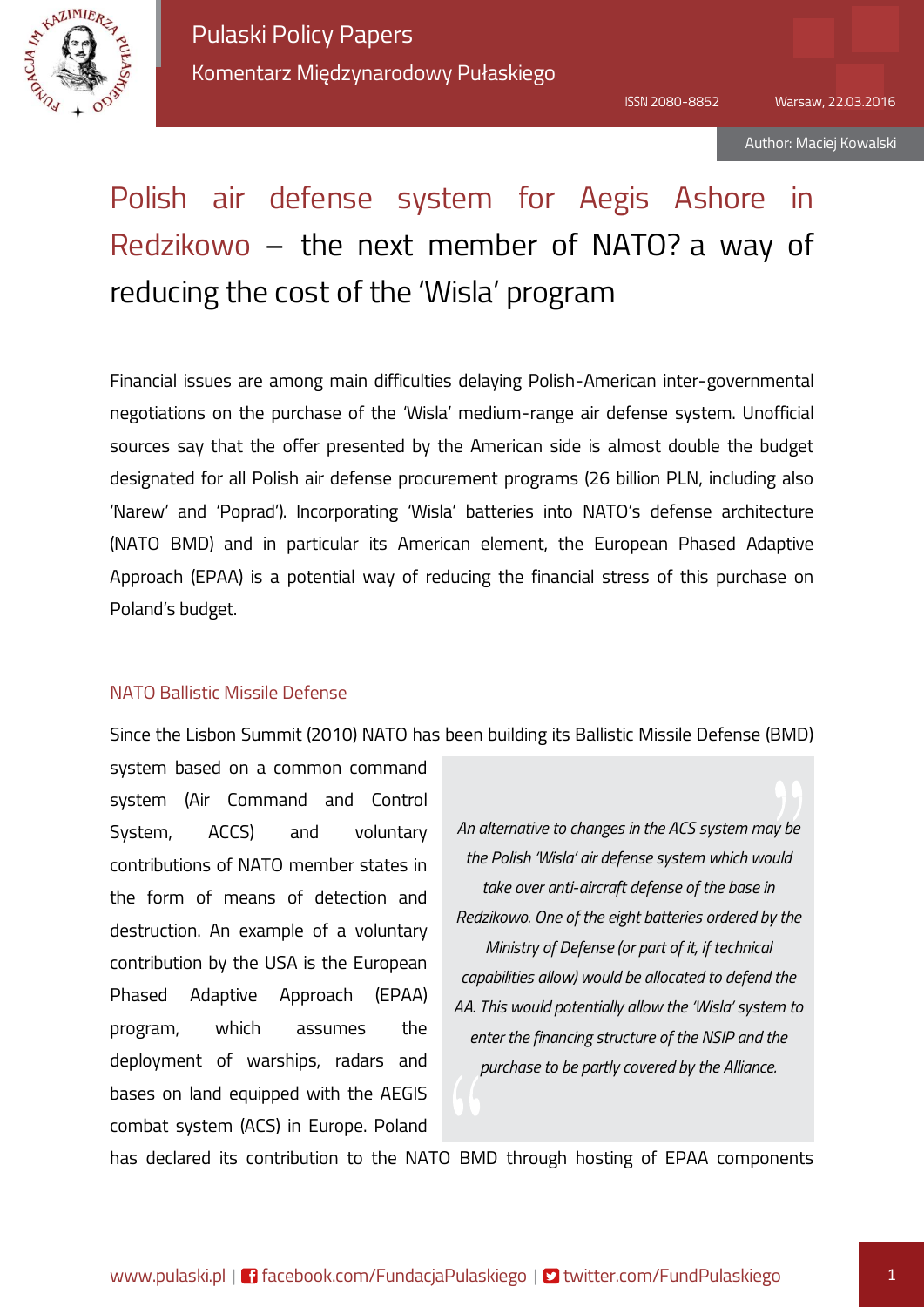(AEGIS Ashore base in Redzikowo), as well as deployment of stationary RAT-31DL radars and the purchase of 'Wisla' and 'Narew' air defense systems.

As a general NATO rule, the alliance funds only the creation of command architecture, while member states provide the means of destruction and detection. It is possible, however, for the national purchases to be financed directly by NATO through the Security Investment Programme (NATO SIP). The Polish radar stations equipped with long-range radar RAT-31DL, purchased from the SIP funds, and integrated into the NATO BMD would be a prime example of such undertaking.

#### AEGIS Ashore Ballistic Missile Defense in Redzikowo

The American EPAA program is the backbone NATO BMD for protection of Europe against a missile attack. It is based on AEGIS system modules, aimed at combating the ballistic threats in the middle phase of flight (midcourse) as well as AN/TPY-2 radars. The landbased part of this system, the Aegis Ashore (AA), uses Standard Missile 3 (SM-3) family for to destroy targets beyond the boundary of the atmosphere (80-100 km above the ceiling). The system in Redzikowo is therefore vulnerable to attacks from threats flying below this altitude, such as aircraft, cruise missiles and even some ballistic missiles. This vulnerability has been recognized by the U.S. Congress in the budget law for 2016 (National Defence Authorization Act – NDAA). Congress recommended Department of Defense to ensure anti-air warfare (AAW) capabilities for the AA bases in Poland and Romania. The Secretary of Defense sent a request to the NATO agency responsible for managing the Security Investment Programme, seeking financial support for this program. Therefore, the intention of the U.S. is that NATO departed from the principle of joint financing of only means of command, and started to support the purchase of means of destruction.

The NDAA proposes the adding SM-2 Evolved Sea Sparrow missiles or 'other appropriate missiles' to the systems in Redzikowo and Devesulu. Therefore, the AA bases would more closely resemble their offshore archetypes in regards to combat capabilities. Namely, warships equipped with ACS integrated combat system possess 8-cell vertical launchers MK-41, which are armed with both the SM-3 and SM-2 as well as attack missiles. The integration of SM-2s with the AA missile defense sites in Deveselu (Romania) or in Redzikowo is theoretically possible, since the land-based systems are designed to closely reflect their marine counterparts. In addition, a representative of Lockheed Martin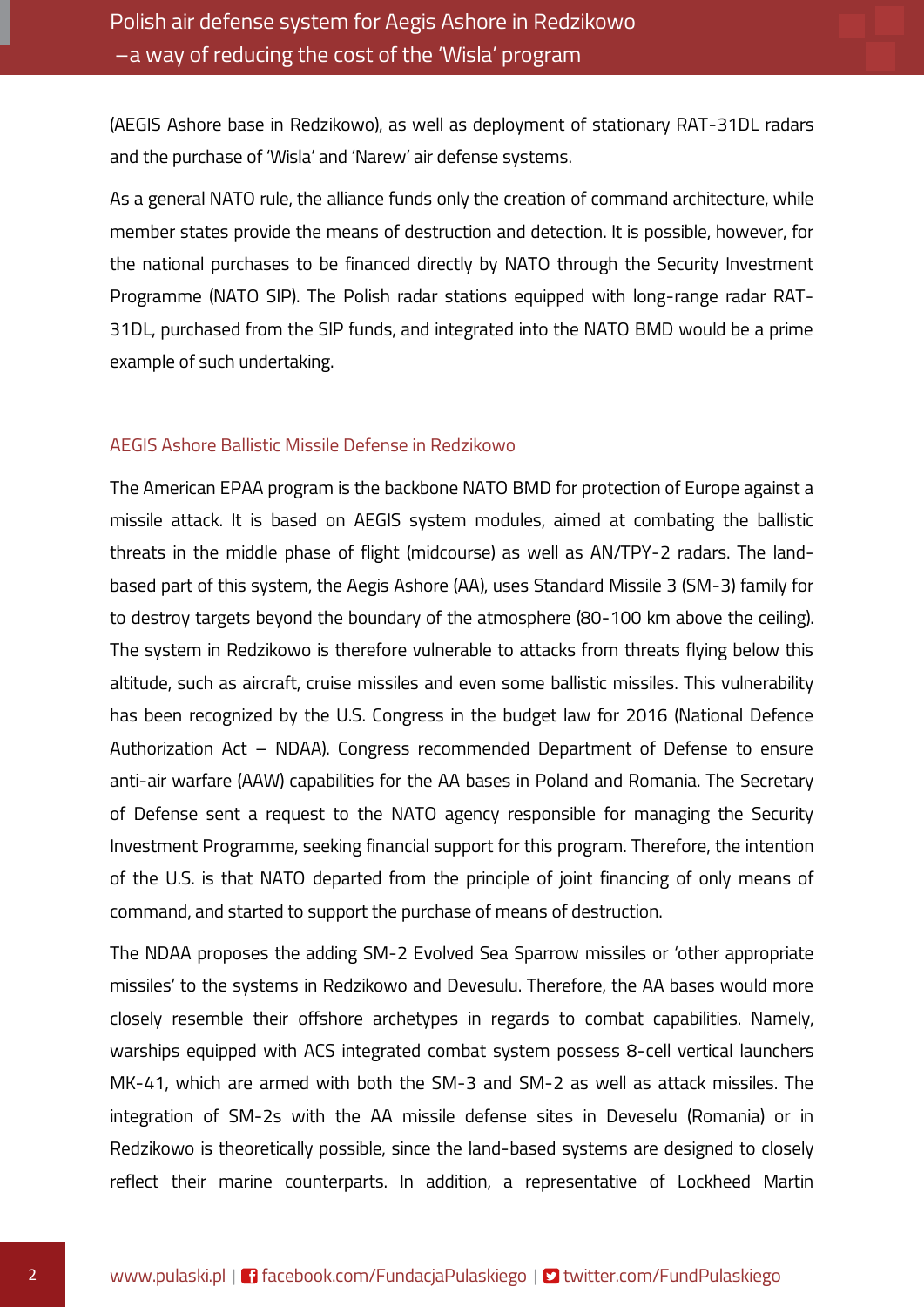(manufacturer of ACS) already stated in April 2015 that the company 'received signals' and examined what steps should be taken to carry out such changes. This statement, however, was quickly denied by company itself, presumably for political reasons and Russia's objections toward the AA bases.

#### Possible difficulties in ACS adaptation

However, the base in Redzikowo is designed with only three MK-41 launcher foundations. Assuming the installation of one launcher per foundation, it provides only 24 launcher cells and this many missiles ready for launching. Some non-governmental analytical units and Raytheon, the SM-3 missile manufacturer, have confirmed this figure. In comparison, the Arleigh Burke-class destroyers with a fully capable ACS system have 96 cells (12 launchers) while the Ticonderoga-class cruisers have up to 122 cells. Thus enriching the AA system with an anti-aircraft capacity would require structural changes in the form of additional infrastructure for the launch, handling and loading missiles, etc.

#### Polish proposal

An alternative to changes in the ACS system may be the Polish 'Wisla' air defense system which would take over anti-aircraft defense of the base in Redzikowo. One of the eight batteries ordered by the Ministry of Defense (or part of it, if technical capabilities allow) would be allocated to defend the AA. This would potentially allow the 'Wisla' system to enter the financing structure of the NSIP and the purchase to be partly covered by the Alliance.

The basic argument, which increases the attractiveness of such a solution from an operational point of view, is the geographical location of the base in Redzikowo in relation to the Pomeranian population centers, especially the Tri-City. The base in Redzikowo is located only 80 km from the border of Gdynia and 150 km from the farthest part of Gdansk. With the appropriate technical parameters a single battery of the 'Wisla' system could defend both targets, or at least a synergy could be achieved for the equipment dedicated to the Tricity and the AA system. This synergy could take form of joint logistics, spare effectors, support vehicles, and perhaps even command and radar posts.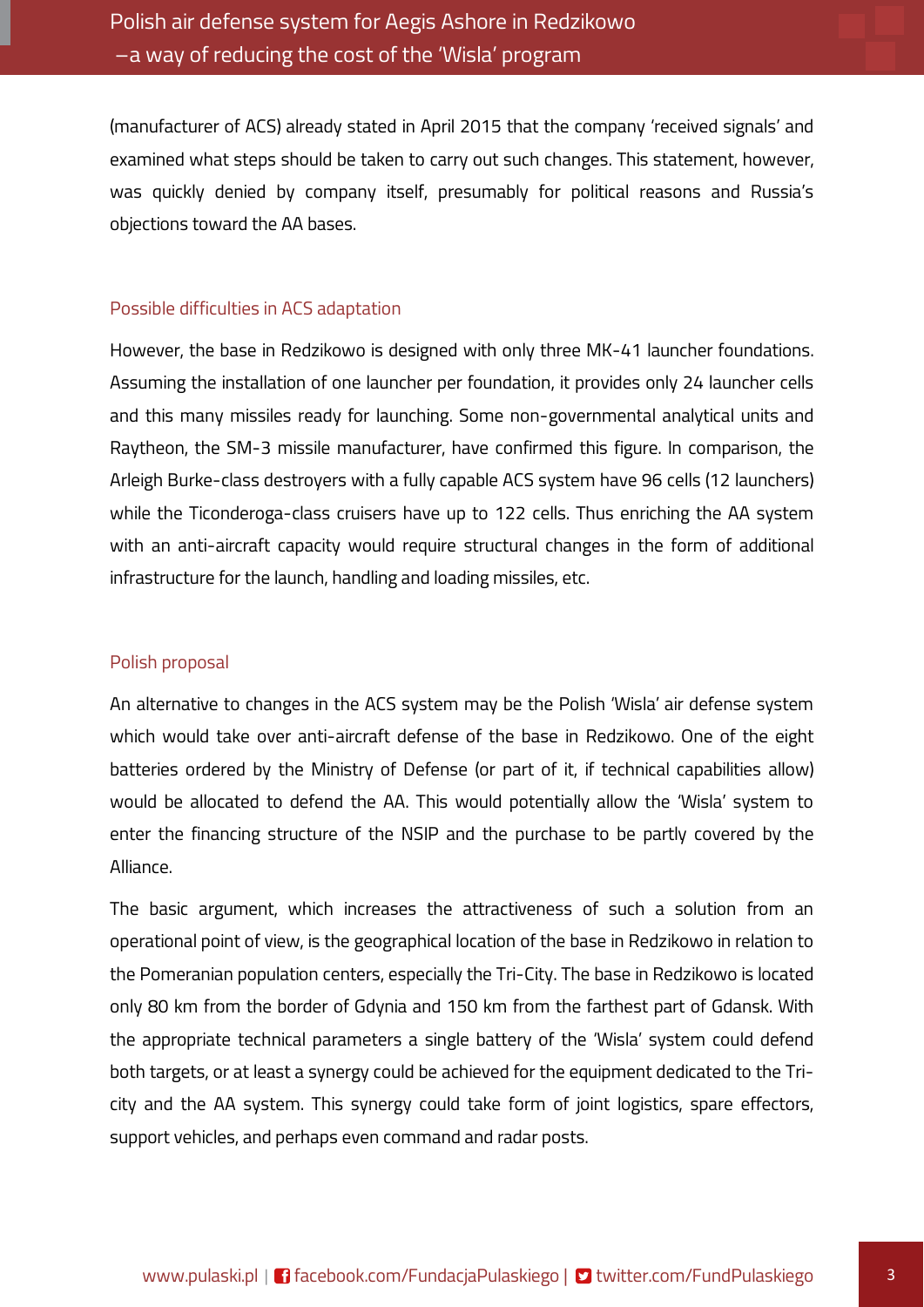First, the requirements of the Ministry of Defense should be analyzed in terms of acceptable systems. MOD requirements from 2013 state that the 'Wisla' system should be able to combat air targets at a distance of 100 km and ballistic missiles with a range of 1000 km (so-called short range ballistic missiles, SRBM) in the final phase of their flight. It does not, however, specify the area which is to be effectively protected.

Graphic 1. The range of 'Wisla' battery is marked in green, 100 km radius and 50 km ceiling, placed in a sample location between Tri-City and Slupsk.



Graphics 2 pictures the possibilities of combating air targets (aircraft, drones, helicopters) by effectors offered by the finalists of the tender - PATRIOT systems and SAMP / T. The ranges are shown from the sample location in Pomerania, and with partial azimuth for readability of the graphics.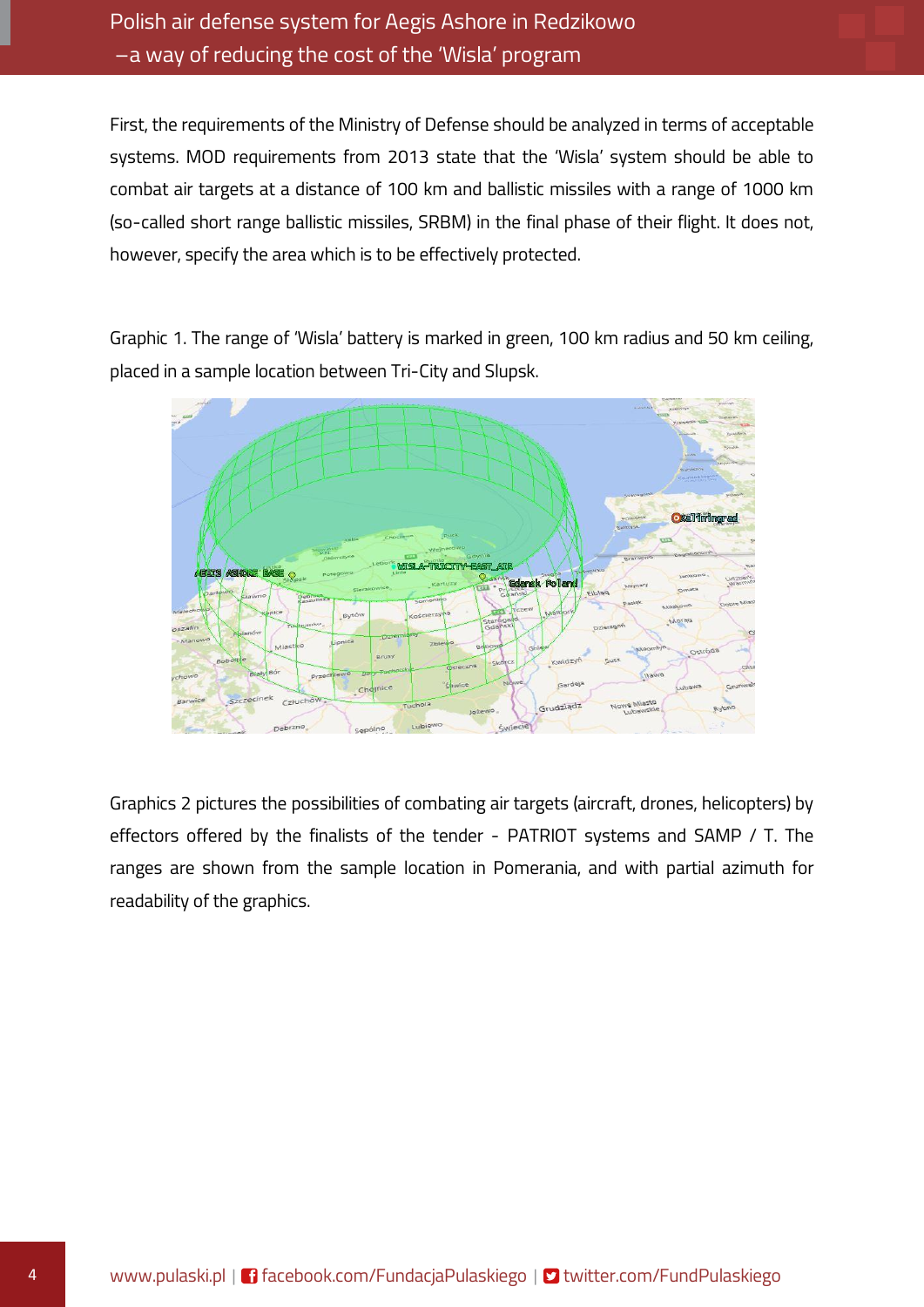• The blue sphere PATRIOT- PAC-2 GEM / T (range of 160 km, the ceiling of 24 km)



• The yellow sphere SAMP / T Aster 30 (minimum range of 100 km, the ceiling of 20 km)

The analysis of the threat from SRBM missile attack proves more problematic. The parameters of ballistic missiles that could threaten targets in Pomerania, such as speed, trajectory and countermeasures, are varied and not always publicly known. Some ballistic missiles of the reduced trajectory never go beyond the atmosphere, thus the requirement of the Polish Armed Forces concerning the 'final phase' is ambiguous. Moreover, most of the areas effectively protected by Patriot and SAMP / T are classified. Still, both offers belong to the so-called point defense systems i.e. defending very limited areas. Therefore, one may compare only the range of anti-ballistic missiles of both systems offered to Poland (graphics 3A, 3B). It should be emphasized that the scope of the spheres does not represent the effectively protected area, and only the theoretical ranges of individual effectors.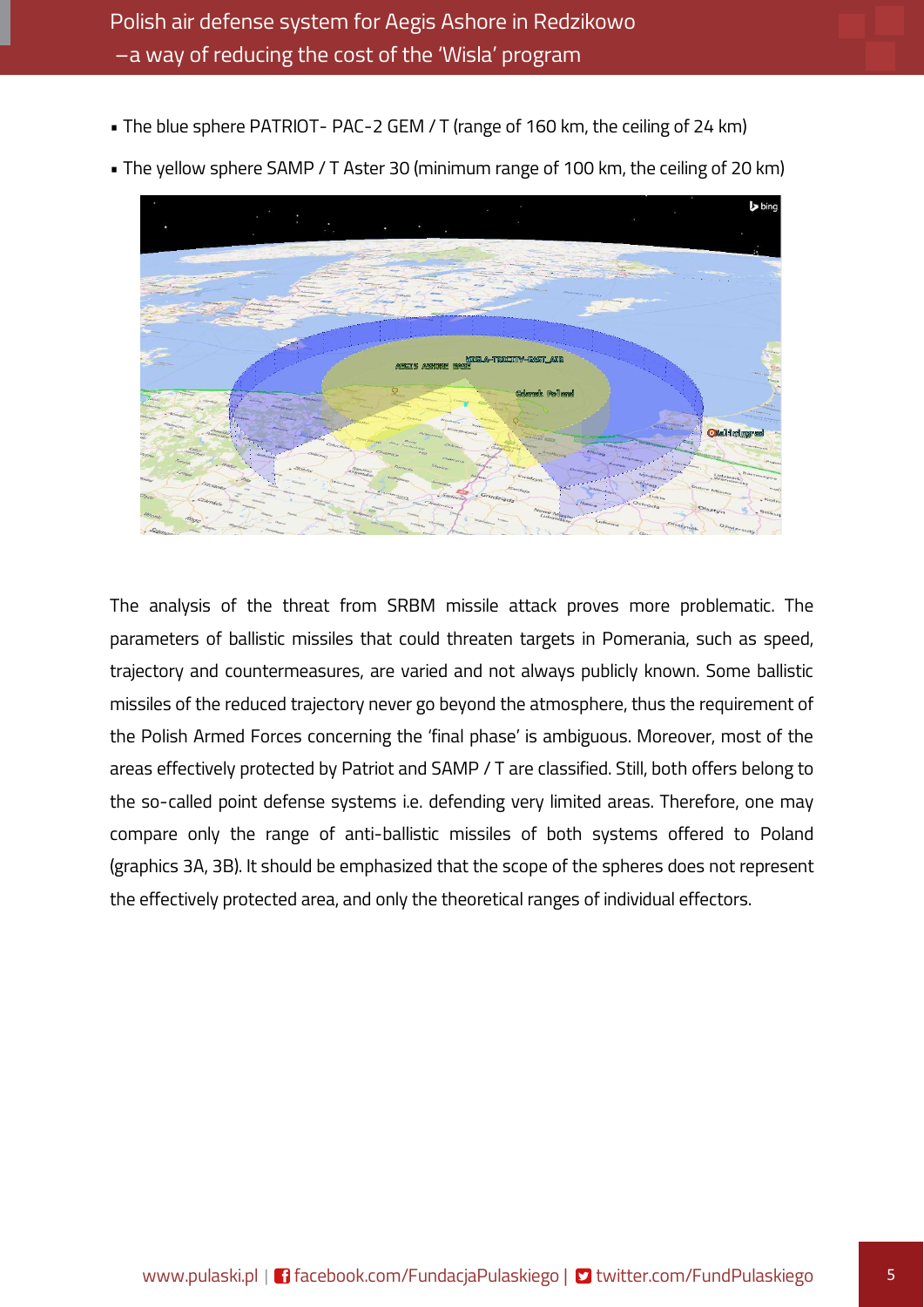• Violet sphere –PATRIOT – PAC-3MSE (range 35 km, ceiling 36km)



• Yellow sphere – Aster 30 (range 35km, ceiling 20km)

#### A sample placement of batteries - Launch/Engage on remote

As evident from the graphic above, regardless of the offered effector, a traditionally grouped battery is not able to fulfill the mission of defense of two targets simultaneously. Therefore, it would be necessary to use modern tactics of modular and remote placement of battery components of the system, such as 'Launch on Remote' (LOR) or 'Engage on Remote' (EOR). Both techniques allow firing of effectors using data from other systems' radars (LOR) or even destruction of the target using this data (EOR). Such a feature is developed in a number of ballistic defense systems, but there is no operational data for theater missile defense systems (TMD) such as PATRIOT or SAMP/T. However, a similar procedure called Remote Launch is available for PAC-3 systems used in the Armed Forces of the United States. Much like EOR and LOR, the procedure allows increasing of the area defended by a single battery. Further analysis will focus on this procedure, as an accessible formula for setting the 'Wisla' battery. It does not, however, suggest superiority of PAC-3 over the SAMP / T, nor that the PAC-3 in its present form is the best choice in the 'Wisla' programme.

The Remote Launch (RL) procedure does not assume the use of external radars, but allows remote deployment of launchers and communication via VHF link. The RL offers the maximum distance between the launcher and command center (i.e. Engagement Control Station) of 30 km. However, this distance is insufficient to fulfill the mission analyzed here, due to distance between the Tri-City and Redzikowo base. Therefore, graphic 4 shows a hypothetical layout of the 'Wisla', with 40 km separating the ECS from the launchers. In other words, graphic assumes technological progress in maximum deployment distance of 10 km as compared to current capabilities of PAC-3. Another assumption is that the battery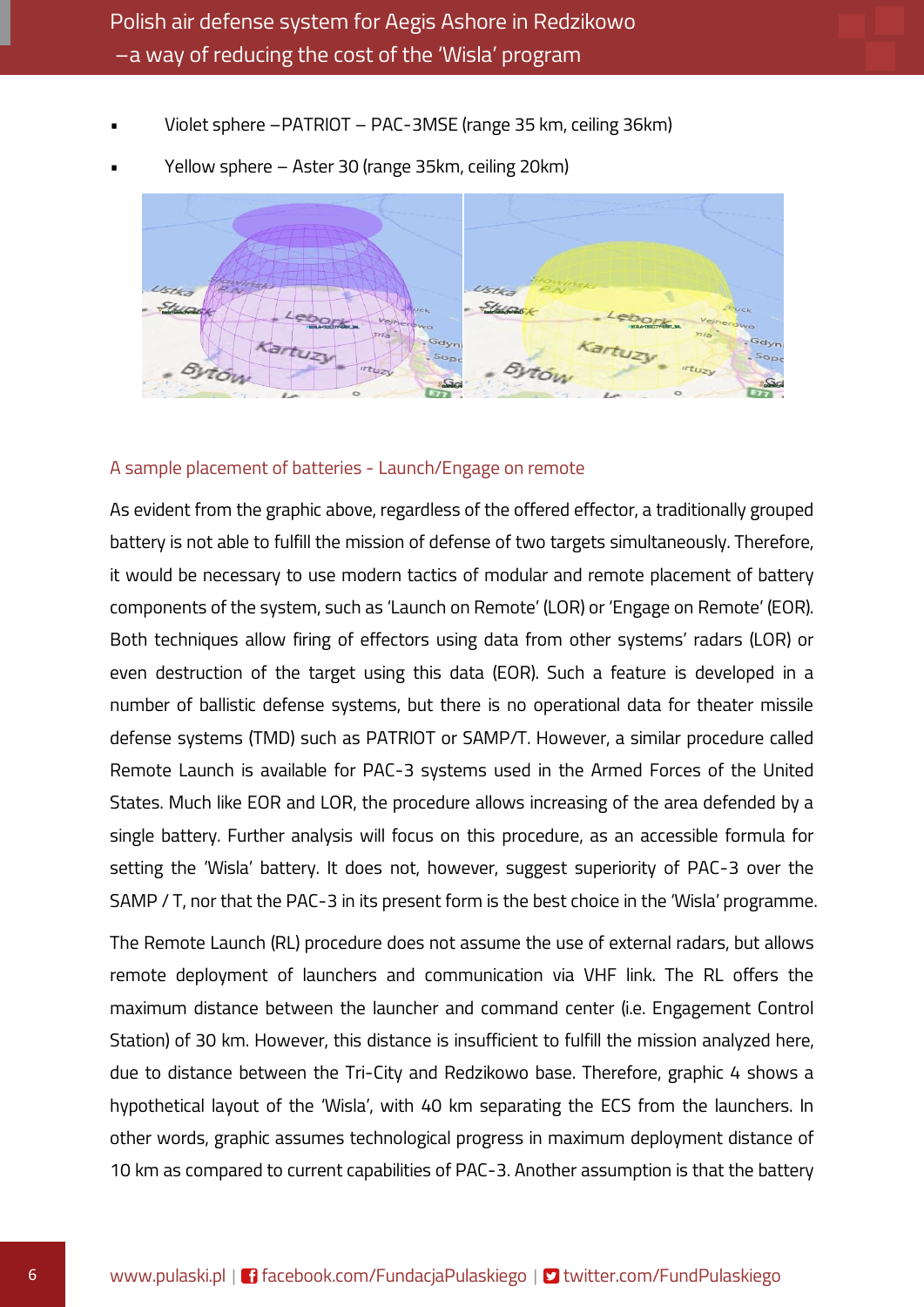### Polish air defense system for Aegis Ashore in Redzikowo –a way of reducing the cost of the 'Wisla' program

will have an omnidirectional fire control radar with a range of at least 110 km (orange circle). Two groups of remote launchers (RLG - Remote Launcher Group) are set 40 km (yellow circle) from the fire control radar (RS - Radar System) and ECS center. It is assumed that each 'Wisla' battery group would ensure effective protection against ballistic missiles attack within a radius of 20 km (red circle), which is the upper limit given by NATO on the occasion of the deployment of PAC-3 system in Turkey in 2012. The blue color has been used to select ranges of missiles for air combat purposes (range - 70 km, the maximum ceiling - 20 km).

It is worth noting that the AN/MPQ-65 radar currently deployed in PAC-3 batteries worldwide is a sector radar (120/90 degrees), which would not allow the deployment of launchers as shown below. The Arabel radar from the SAMP / T offer, rotating MFCR radar from the previously excluded MEADS offer, and the prototype PATRIOT NG AESA radar possess or will possess the ability of supervision within the 360 degrees range.



This simulation above shows that the inclusion of AA base and the Tri-City area under a protective umbrella is beyond the capacity of the Patriot system in the current PAC-3 configuration, which has been used as an example here. Due to the dynamics and development trends of BMD technology, particularly engagement methods like launch /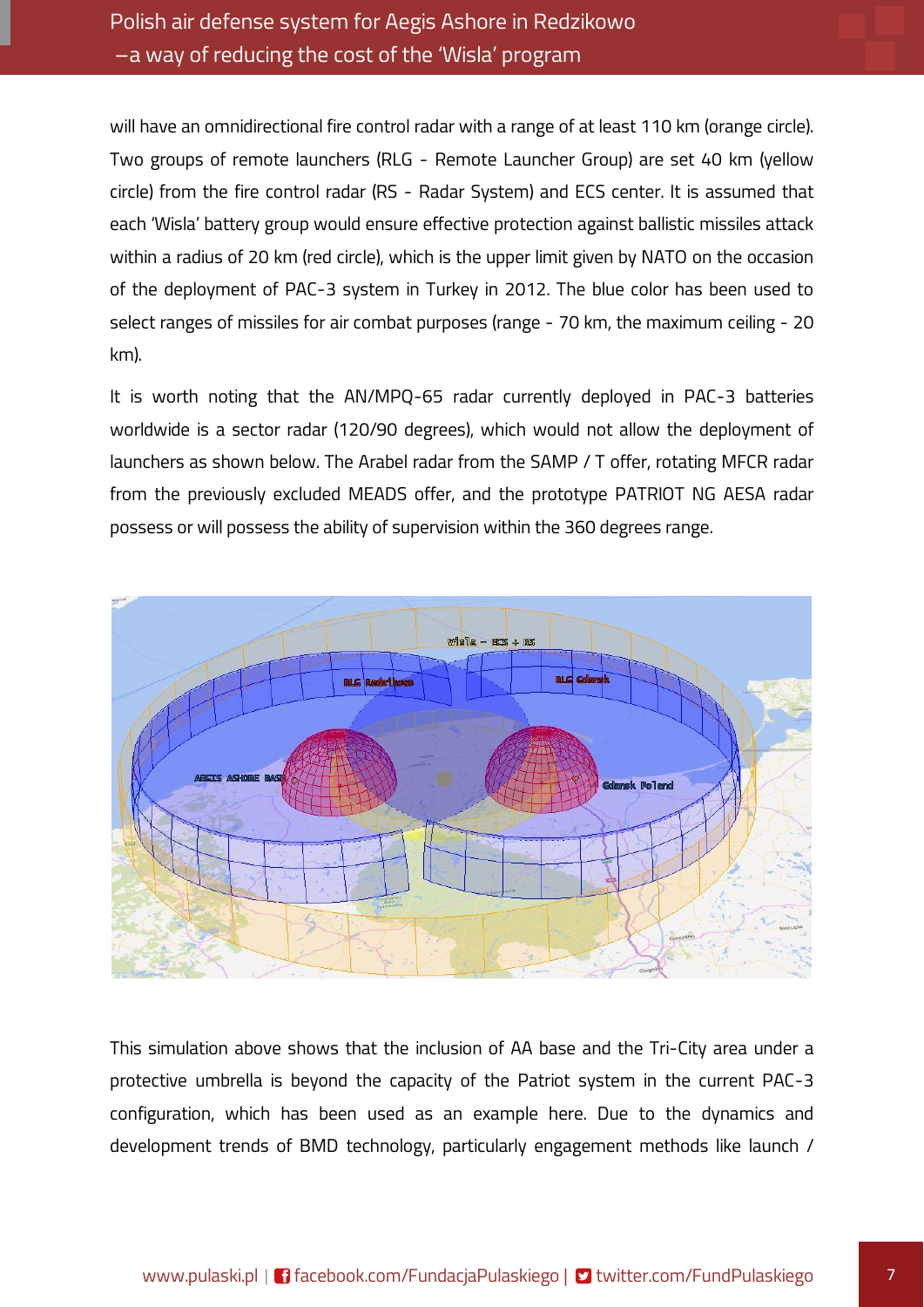engage on remote, modularity and plug-and-fight, the parameters of the 'Wisla' air defense system should enable the synergic defense of the Pomerania suggested in this article.

#### Conclusions

1. The intention of the U.S. Congress is to provide Aegis Ashore base in Redzikowo with air defense capabilities. Steps in this direction are to be taken together with the host country, Poland, and are planned to be a part of NATO's missile defense strategy. The possibilities of technical modifications to the Aegis Combat System, including adding anti-aircraft missiles and anti-ballistic low ceiling missiles are being analyzed.

2. Further U.S. investments in the country are in the best interest of Poland. Similarly, active participation of the Polish Armed Forces in the defense of the Aegis Ashore system could prove beneficial both operationally and financially. Therefore, the Ministry of Defence should carry out an analysis of the possible inclusion of Aegis Ashore under the umbrella of 'Wisla' air defense system.

3. Assuming that the results of the above-mentioned analysis of the MOD demonstrate the possibility of effective defense of the Redzikowo base, Poland should submit such a proposal to the U.S. government.

4. In the longer perspective, the U.S. should be supported in its efforts to fund the NSIP system for AA base defense. The funds would be used for the purchase and maintenance of a dedicated 'Wisla' air defense battery system.

Author: *Maciej Kowalski, Research Fellow at the Casimir Pulaski Foundation*